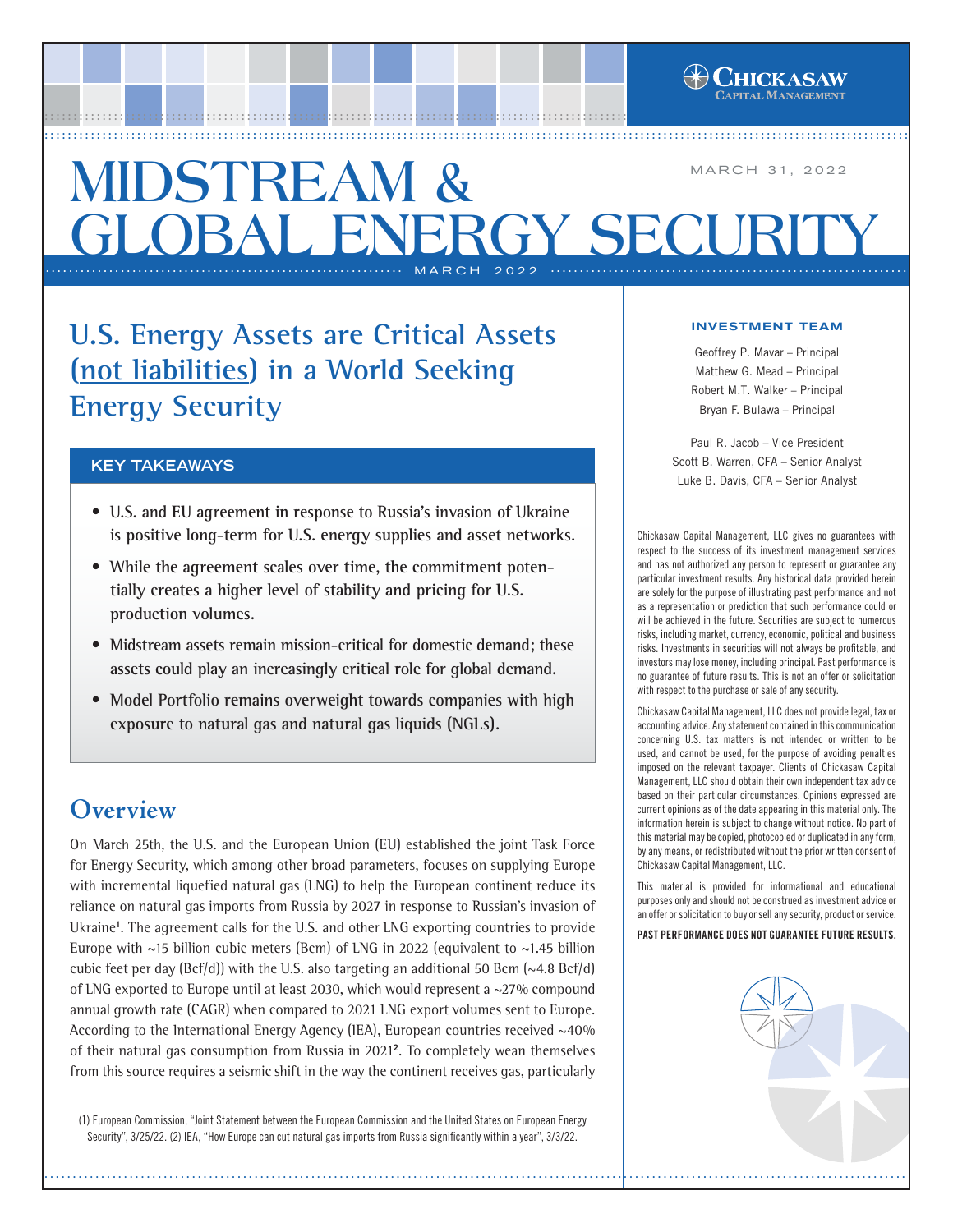increasing investment in the capacity of LNG import terminals. However, the agreement announced last week is an important step in the right direction. Lastly, based on the EU's resolution to classify natural gas as an energy transition resource**<sup>3</sup>**, there is potentially the double tailwind associated with increased volumetric needs for U.S. gas and the ability to take market share.

Regarding the displacement of crude oil imports from Russia to the EU, the impacts are less meaningful and less immediate near term, but could be incrementally positive on the margin for U.S. crude oil fundamentals long term.

### **Impact on Midstream Assets**

Source: U.S. Department of Energy

.......................................................................................................[.](http://www.chickasawcap.com) ........................................................................................................

> North American Midstream assets have an important role to play in supporting the EU, most immediately through higher utilization of existing and new exportation assets, and then more medium- and long-term as these assets call on larger produced volumes from U.S. basins across the entire Midstream value chain. We believe investors should stop treating these assets as liabilities, and focus on the critical role Midstream companies can play in enhancing global energy security.

> Looking first at LNG, we estimate the U.S. currently has 12.5 Bcf/d of LNG export capacity increasing to  $\sim$ 13 Bcf/d by the end of 2022. Tying to the announced agreement, this capacity equates to  $\sim$ 140 Bcm of LNG per year. U.S. export facilities have been running at full utilization rates over the past few months with several facilities appearing to be running above "nameplate" (the originally intended maximum) capacity.

> As shown in the chart below, Europe and Asia have been the two largest destination regions for U.S. LNG over the past two years. Exports to Europe ticked up significantly towards the end of 2021 due to tighter inventories and higher localized prices. One of the advantages of U.S. LNG exports is destination flexibility that allows the owner of the cargo to deliver the product to the most attractive market. In this case, we have seen cargoes that have historically gone to Asia being diverted to Europe in order to capture the higher pricing levels. Due to this flexibility, we estimate the U.S., if we're using 2021 as a baseline, has already accomplished the majority of the 1.45 Bcf/d of incremental LNG set forth in the agreement for 2022. The newly announced agreement will only deepen the commercial ties longer term.



## **U.S. LNG Exports by Region**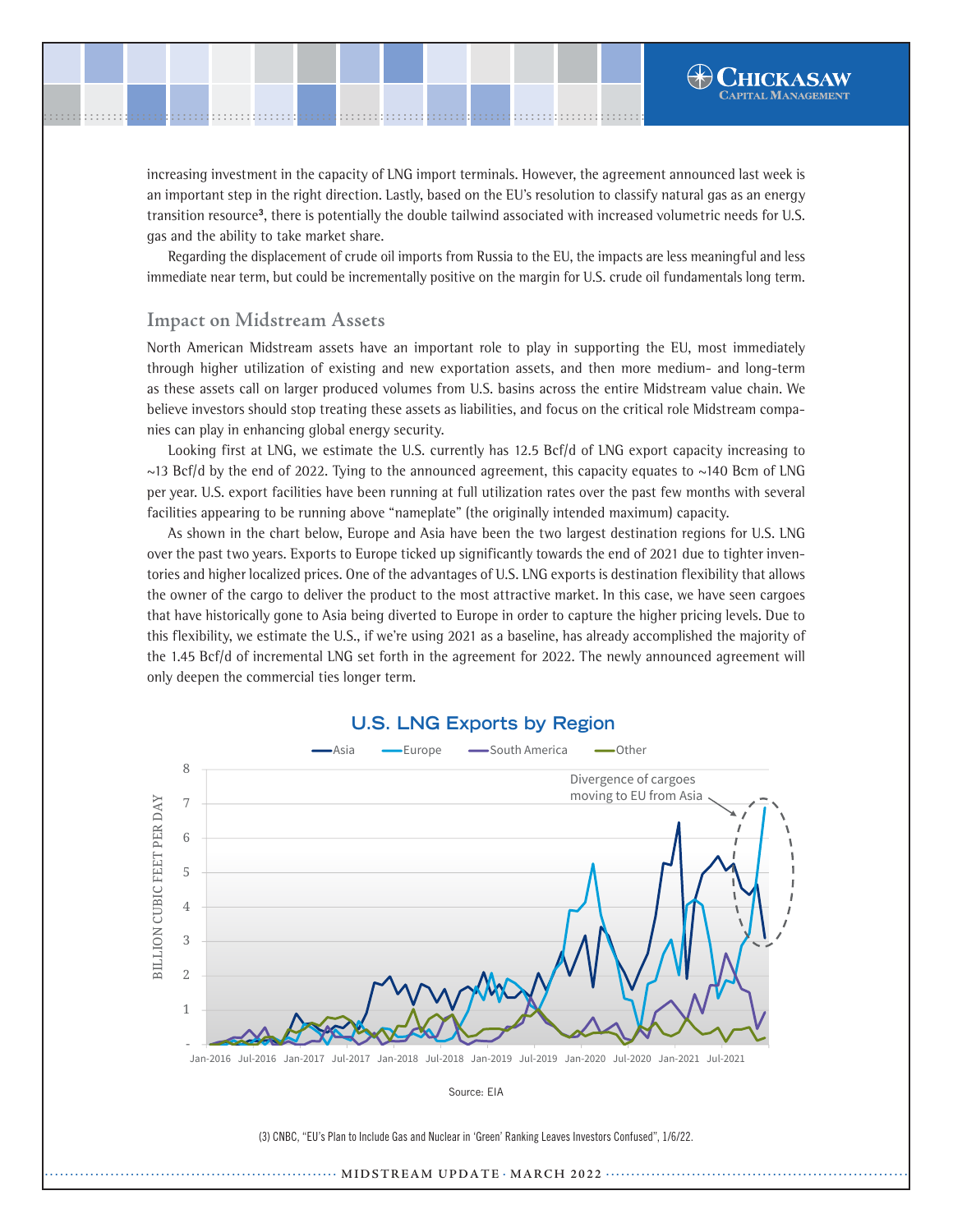Practically speaking, with ~85% of U.S. LNG export capacity locked in under long-term contracts, there is little incremental volume that can be diverted to Europe, particularly in the winter months when most of the contracted volume is being used by customers for seasonal heating demand. The next major U.S. LNG project expected to come online is Golden Pass LNG, which is targeting a 2024 in-service date. As a result, U.S. LNG is limited in its ability to help bridge the immediate supply gap needed to offset the loss of Russian natural gas imports at least for the next 2-5 years based on approval and construction timelines, hence the 2027 annual goal.

 $\bigoplus$ Chickasaw **LAPITAL MANAGEMENT** 

.......................................................................................................[.](http://www.chickasawcap.com) ........................................................................................................

> Despite the U.S. being limited in its ability to provide immediate relief to Europe's natural gas needs, we think there is ample opportunity for the U.S. energy sector to meet these needs over the medium- to long-term. Outside of Golden Pass LNG, there are multiple U.S. LNG projects under development that have already secured customers and/or financing and are nearing a final investment decision (FID) to proceed with construction. We expect this announcement could be the catalyst to push some or all of these projects over the finish line.

| <b>Company</b>                                         | <b>Project</b>           | <b>Location</b>       | <b>Capacity</b><br>(mtpa) |
|--------------------------------------------------------|--------------------------|-----------------------|---------------------------|
| <b>Cheniere Energy</b>                                 | Corpus Christi Stage III | Texas                 | 10                        |
| <b>Delfin Energy</b>                                   | <b>Delfin LNG</b>        | <b>Gulf of Mexico</b> | 13                        |
| <b>Energy Transfer</b>                                 | <b>Lake Charles LNG</b>  | Louisiana             | 16.5                      |
| <b>Freeport LNG</b>                                    | Freeport LNG Train 4     | Texas                 | 5.1                       |
| Glenfarne Group                                        | Magnolia LNG             | Louisana              | 8                         |
| Glenfarne Group                                        | <b>Texas LNG</b>         | Texas                 | 4                         |
| Kinder Morgan                                          | <b>Gulf LNG</b>          | <b>Mississippi</b>    | 11.5                      |
| NextDecade                                             | Rio Grande LNG           | Texas                 | 27                        |
| Sempra Energy                                          | <b>Port Arthur LNG</b>   | <b>Texas</b>          | 13.5                      |
| Tellurian                                              | Driftwood LNG            | Louisiana             | 27.6                      |
| <b>Venture Global LNG</b>                              | <b>Plaquemines LNG</b>   | Louisiana             | 20                        |
| Source: Federal Energy Regulatory Commission/Bloomberg |                          | <b>Total</b>          | 156.2                     |

### **Permitted U.S. LNG Projects Awaiting Final Investment Decisions**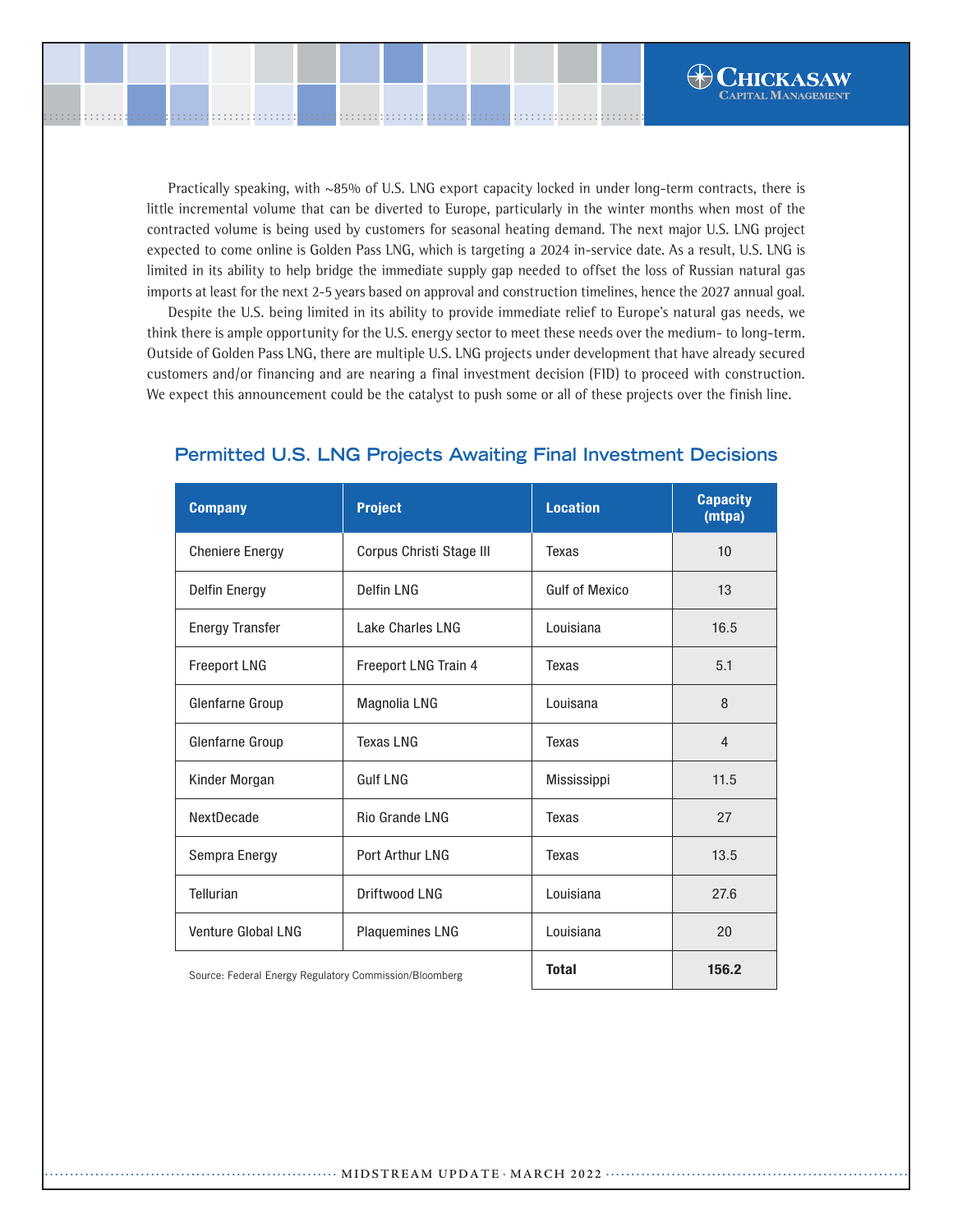In addition to LNG export facilities, we expect the entire energy value chain will be needed to support the incremental exporting of natural gas including gas processing and treating, intra-and interstate gas pipelines, and coastal delivery networks. Natural gas inventories in the U.S. are currently running below the 5-year average as shown in the chart below. These lower inventory levels are being driven by stable U.S. consumption and increasing LNG exports.

.......................................................................................................[.](http://www.chickasawcap.com) ........................................................................................................



### **Total U.S. Inventory Volumes Total U.S. Inventory Volumes**

In order to support incremental LNG export volumes, both for the EU and globally, we will need a supply response from U.S. producers matched with increased capacity across Midstream gas pipeline assets to facilitate the transfer of the natural gas from the wellhead to the export dock. From a supply standpoint, we continue to expect production growth out of the Permian and Haynesville basins with a call on other basins as demand for U.S. natural gas increases.

Overall, we view the call on U.S. LNG to help meet Europe's energy needs as a positive and reinforcing message showing the importance, reliability, and long-term nature of the U.S. energy industry. As low-cost, clean and increasingly responsibly sourced U.S. natural gas production is demanded by the rest of the world, Midstream infrastructure stands to benefit from increased utilization, expansion of existing assets, and development of new assets where necessary.

#### **Impact on Crude**

chickasawcap.com | 800.743.5410 end of the end of the end of the presentation at the presentation of the presentation

Source: U.S. Department of Energy

Russia is the 3rd largest crude producer in the World at  $\sim$ 11 million barrels per day (MMBpd). When including refined products, Russia exports ~7.5 MMBpd, or 7-8% of global demand made up of ~4 .5 MMBpd of crude and ~3 MMBpd of refined products**<sup>4</sup>**. As of the first two months of 2022, Russia's largest crude customers were the Netherlands (13%), China (11%), Italy (9%), South Korea (9%), and Denmark (5%)**<sup>5</sup>**.

(4) UBS, "Global Oil Fundamentals: Russian oil shock?", 3/7/2022. (5) Tanker Tracker, 3/15/2022.

#### ............ **MIDSTREAM UPDATE** · MARCH 2022 ············